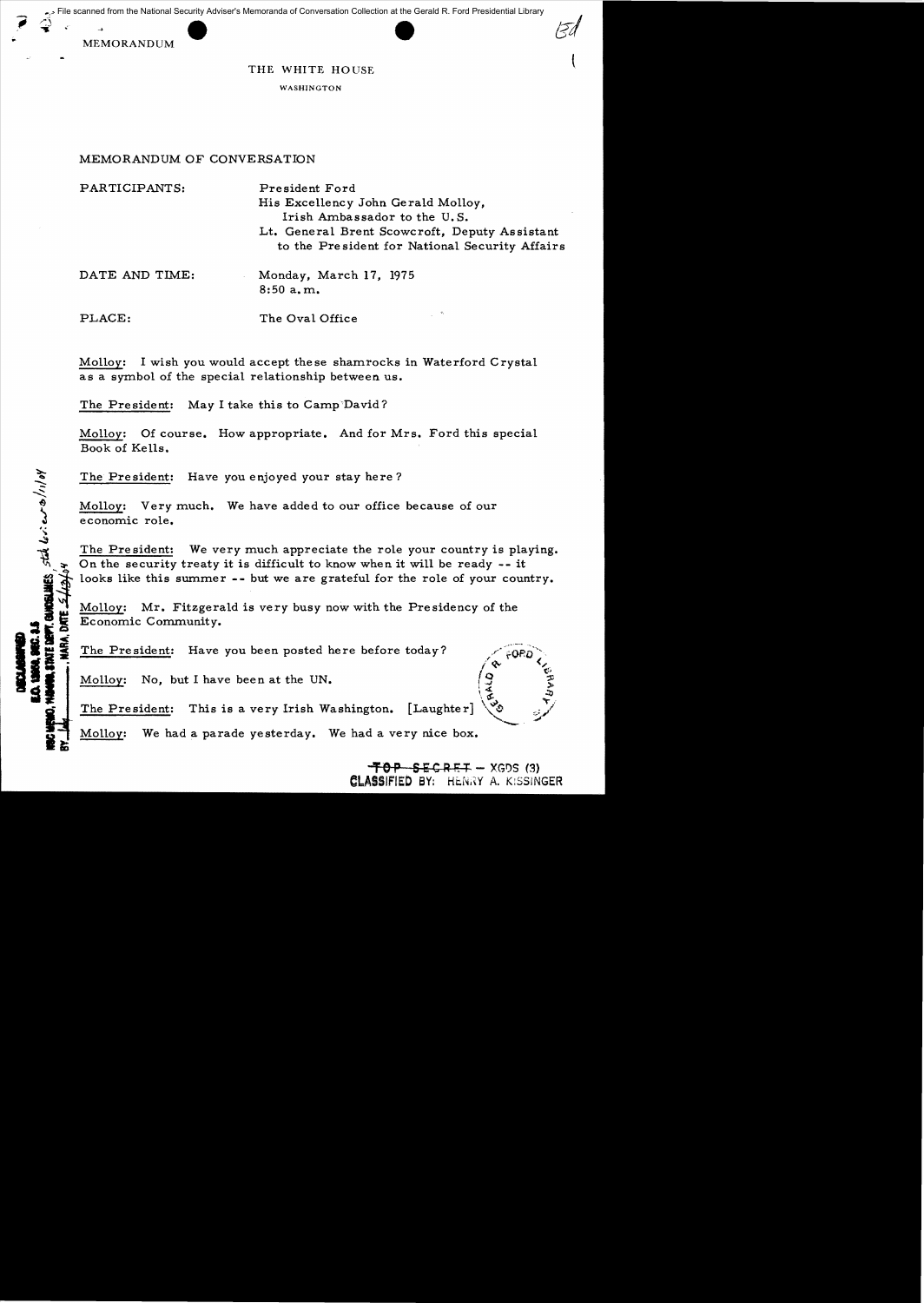President: I saw your picture. I played golf yesterday in the good weather.

 $\ell^{\circ}$ 

 $\tilde{\tilde{\lambda}}$ 

**QRD** 

Thank you very much for your thoughtful gesture.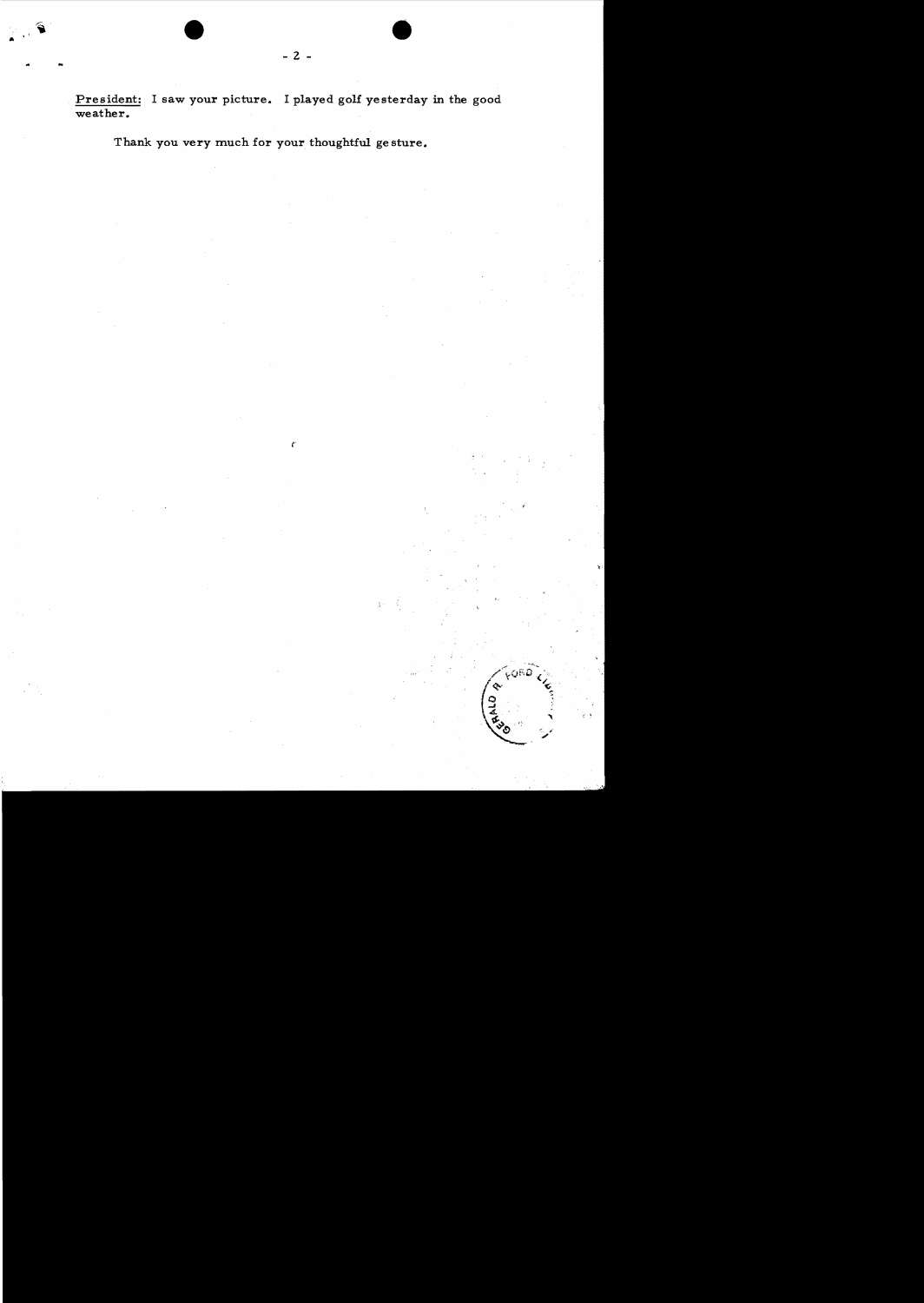

Scount fil

## THE WHITE HOUSE

WASHINGTON.

## MEMORANDUM OF CONVERSATION

PARTICIPANTS: President Ford

His Excellency John Gerald Molloy, Irish Ambassador to the U.S.

Lt. General Brent Scowcroft~ *Deputy* Assistant to the President for National *Security* Affairs

DATE AND TIME: Monday, March 17, 1975 8:50 a. m.

**I JAN MARIT OF** 

PLACE: The Oval Office

Mo1loy: I wish *you* would accept these shamrocks in Waterford Crystal as a symbol of the special relationship between us.

.The President: May I take this to Camp David?

Molloy: Of course. How appropriate. And for Mrs. Ford this special Book of Kells.

The President: Have *you* enjoyed *your* stay here?

Molloy: Very much. We have added to our office because of our economic role.

The President: We very much appreciate the role your country is playing.  ${\frac{1}{\sqrt{2}}}$  Molloy: Very much. We have added to our office because of our economic role.<br>  $\frac{1}{\sqrt{2}}$  The President: We very much appreciate the role your country is planet on the security treaty it is difficult to know looks like this summer -- but we are grateful for the role of your country.

~\l Mo1loy: Mr. Fitzgerald is. *very* busy now with the Presidency of the 1.....,Economic Community. :z .~.

The President: Have you been posted here before today?

Molloy: No, but I have been at the UN.

Molloy: No, but I have been at the UN.<br> *The President:* This is a very Irish Washington.) [Laughter]

Molloy: We had a parade yesterday. We had a *very* nice box. **It;**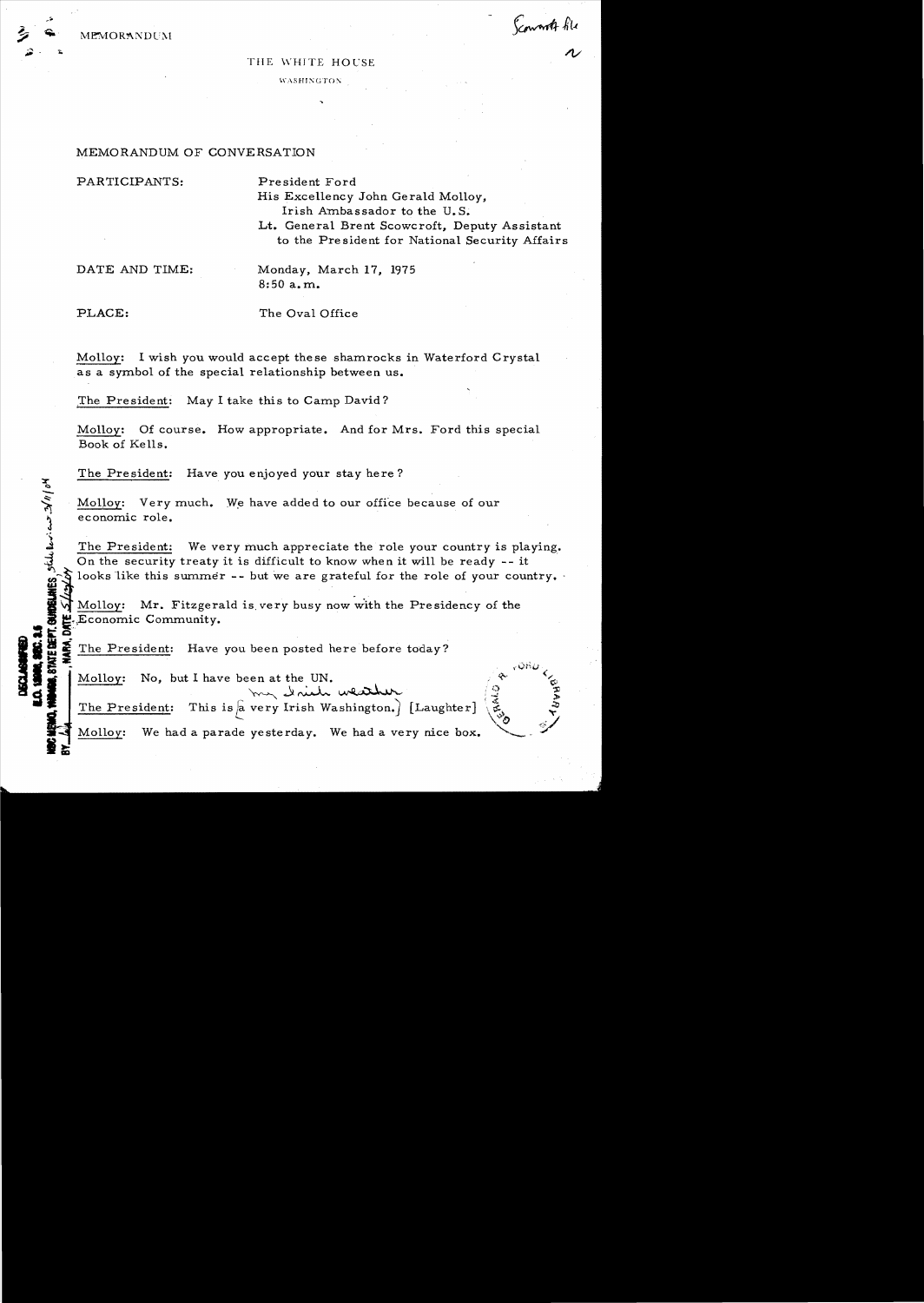President: I saw your picture. I played golf yesterday in the good weather.

Thank you very much for your thoughtful gesture.

FORL

гģ.

**O**<br>Second